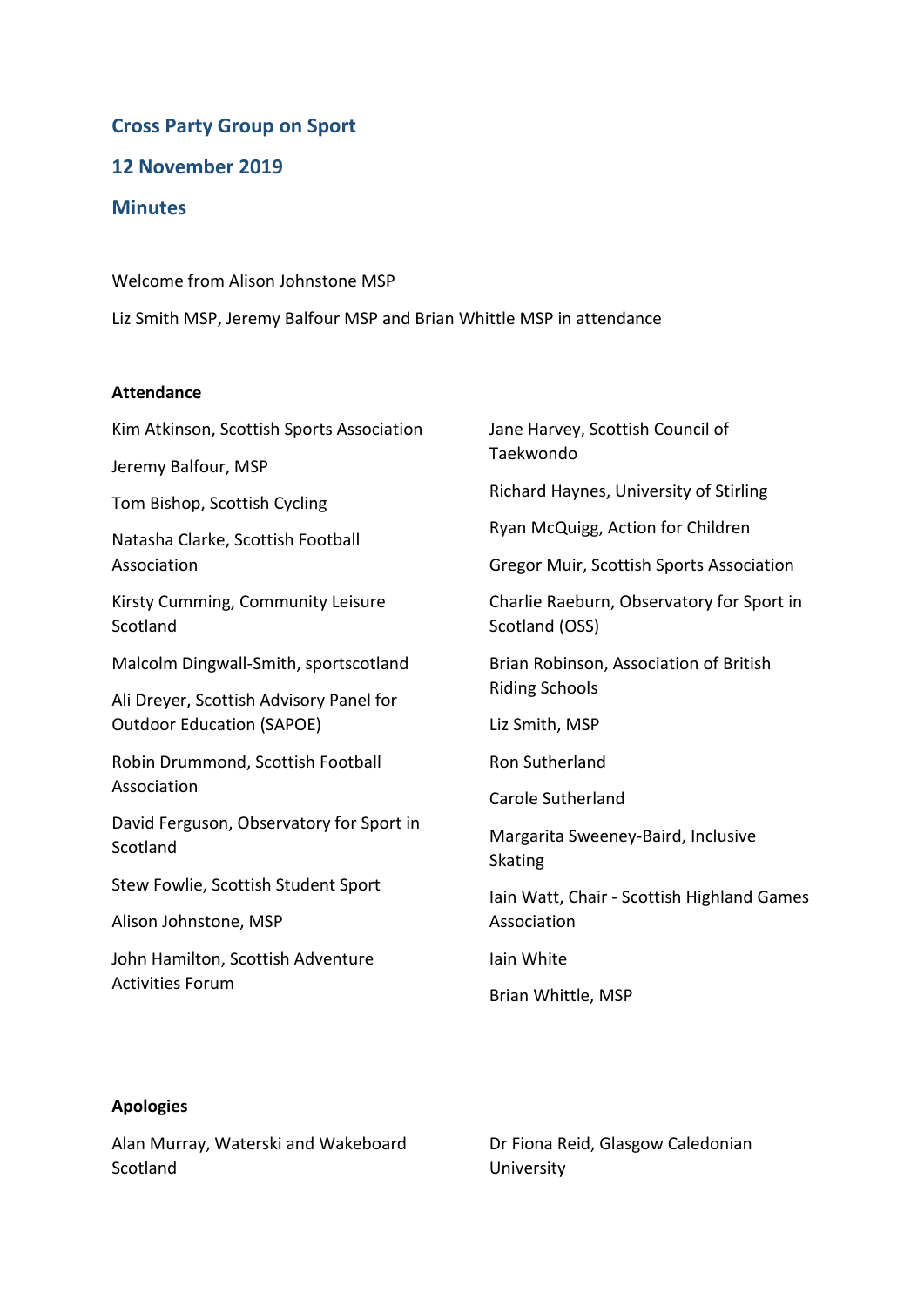Duncan Sinclair, Aberdeen Sports Village Gail Prince, Scottish ClubSport Iain McKinven, Scottish Handball Ken Hughes, Scottish Sports Association

Liza Linton, RYA (Scotland) Rick Kenney, Scottish ClubSport Stuart Smith, Scottish Canoe Association

Thanks were noted to Tavish Scott, who leaves the Group having given up his seat as an MSP. A request was made to add Liam MacArthur MSP, Scottish Liberal Democrats, to the Group as a Group Member. This was approved.

The format for this meeting was brief talking points from attendees, highlighting key challenges or opportunities from their area.

### **Ali Dreyer, Scottish Advisory Panel for Outdoor Education**

AD explained the role of SAPOE, which aims to support all 32 Local Authorities in outdoor education and the Curriculum for Excellence, with a role to play in health, education and the environment. Despite health and wellbeing benefits, and the bigger agenda of population health, three Local Authorities have recently closed outdoor learning facilities and others are under pressure. AD raised the question of how best to support the promotion of outdoor activities and learning.

### **Kirsty Cumming, Community Leisure Scotland**

The membership association for culture and leisure trusts has recently produced its first 'manifesto' document, outlining its key contributions. Ongoing challenges include budget pressures and reduction in funding from local authorities, where leisure can still be seen as a 'nice to have'. There is an opportunity to articulate the benefits of increased physical activity across policy areas, with collective messaging from the sector pulling together for a stronger voice.

### **Tom Bishop, Scottish Cycling**

Cited the growth of club numbers within Scottish Cycling, with health, environment and transport all benefiting from increasing cyclist numbers. However growth requires resources to stretch, including the need for facilities and coaches at grassroots. Club capacities can also be a challenge with waiting lists. Looking ahead, significant positives for the sport with the 2023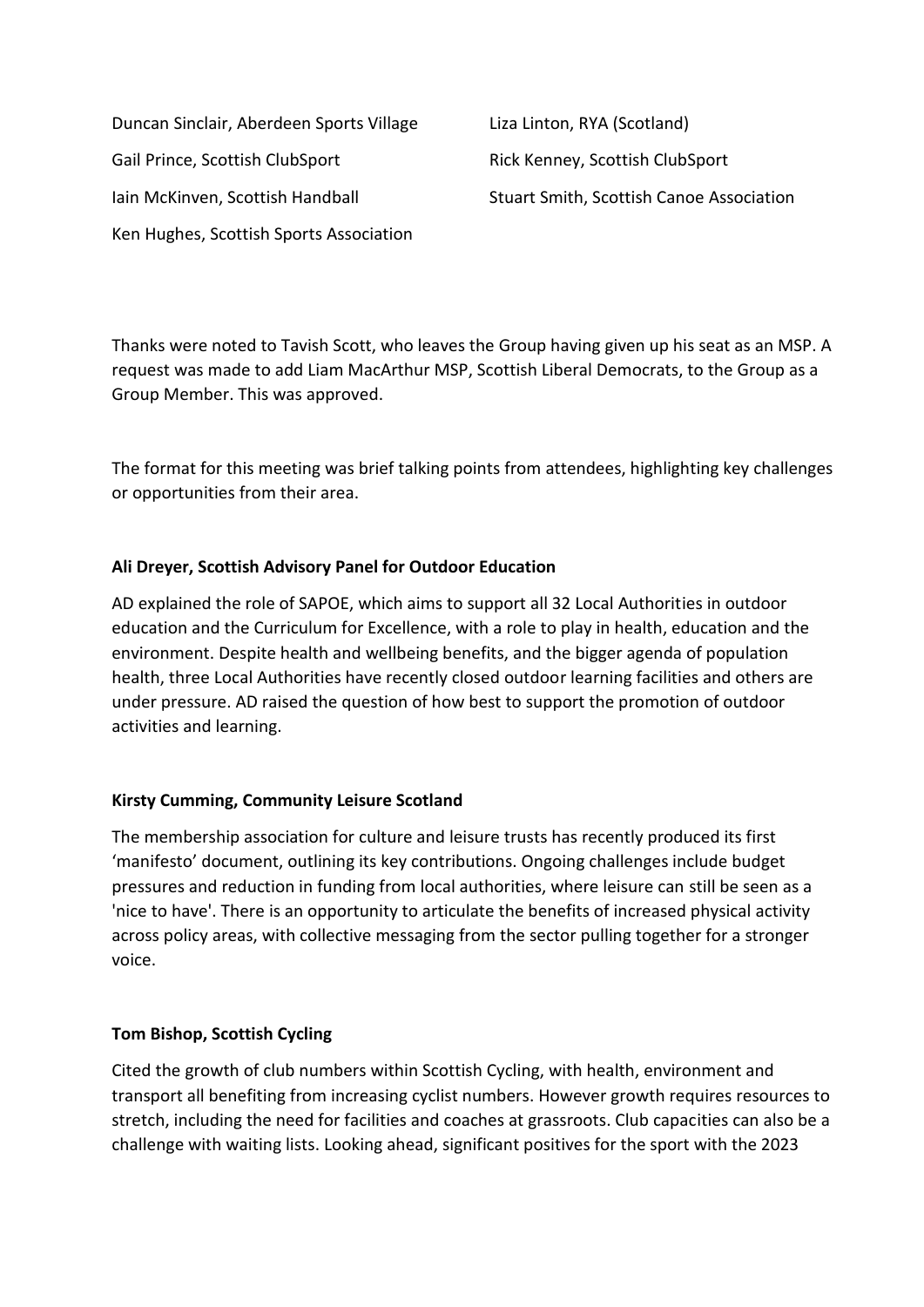World Championships coming to Scotland, which will include 13 unique disciplines taking place at the same time across the country.

# **David Ferguson, Observatory for Sport in Scotland (OSS)**

The OSS vision is to use academic research and analysis to fill knowledge gaps and help develop effective policy and practice. The OSS has produced a series of project proposals, which includes a National Survey of Scotland's Sporting Life, which follows now-regular global surveys that support more effective policy and practice from government to local levels with data and evidence around who takes part in sport, where, when and why, and why people drop out of sport.

The OSS will host a National Sport Summit on November  $25<sup>th</sup>$  and  $26<sup>th</sup>$  to highlight key issues and share international best practice, while discussing how research can help shape future policy.

### **Margarita Sweeney-Baird, Inclusive Skating**

MSB discussed the work done by the charity, which has been recognised by World Skating, in providing opportunities for individuals with additional challenges to take part in ice skating. The organisation includes a specific focus on involving parents and carers as well as children, citing the importance of developing practice from a starting point of inclusion.

MSB noted that existing governing body structures tend to favour able-bodied people, with 'disability' or adapted versions bolted on. While one in ten people in Scotland have a genetic disorder, and one in seven children, the funding focus has always been on Paralympic sport, with money not always going to those who need it. With the increased focus on inclusion within funding models, organisations such as Genetics UK are providing key funding and can direct money to smaller organisations and charities.

### **Brian Robinson, Association of British Riding Schools (Scotland)**

BR highlighted the work done across 250 schools around the UK, bringing in early age children and young adults to enjoy riding opportunities. The importance of exercise has been highlighted, but social interaction is also a key part of the group-focused experience. The work is valuable and there has been a growth in attendees, especially via word of mouth and social media, but challenges remain for proprietors who have to actively seek funding to support their work with ABRS.

### **Iain Watt, Scottish Highland Games Association**

IW cited the need to communicate better, with the struggle to attract sufficient volunteer numbers resulting in some community events no longer taking place. With a typically over-50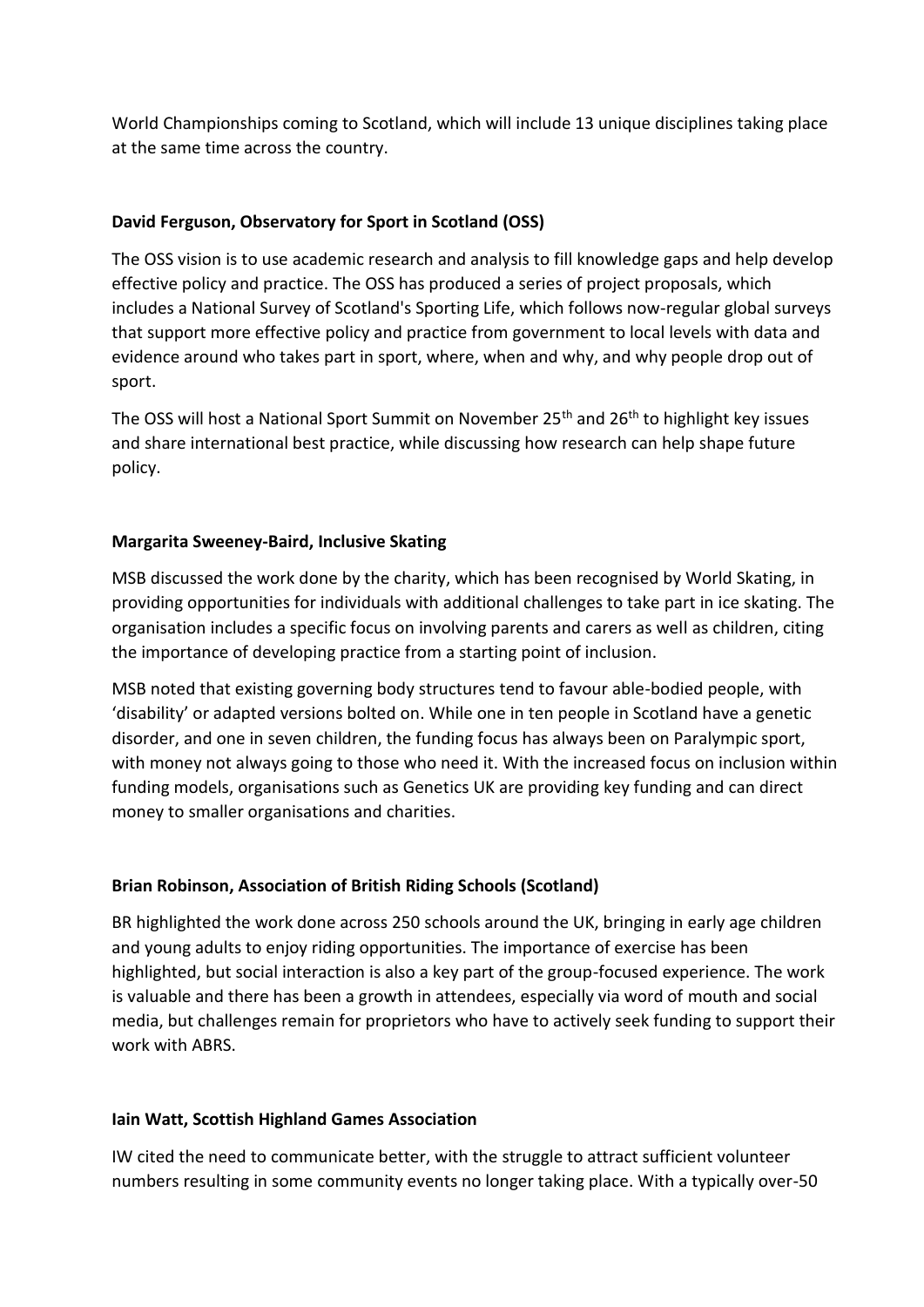demographic of volunteers, the majority of events are either static or shrinking. SHGA wants to better link up local opportunities with people who want the experience.

Attendees cited developing a volunteer development plan and providing online training as a potential avenue to explore, along with the Active Schools-linked Ambassadors programme and the Duke of Edinburgh's Award as potential sources of volunteers.

### **Stew Fowlie, Scottish Student Sport**

SF noted that the conversation in student sport, across the network of 612 university and college sports clubs, is about changing lives, health and wellbeing, inclusion and employability. Where we are limited by the inputs of time and money, there is an obligation for sport to move closer to the physical activity aims that are in the health agenda, or to better demonstrate the way sport already meets those aims.

To do so requires better cross-sector collaboration and an understanding of how people journey through their sporting lives. That knowledge would allow for structures and programmes that can follow people and support them through the life course and avoid the traditional points when people drop out of sport and physical activity.

#### **Natasha Clarke, Scottish Football Association**

NC noted the similar issues that are faced in football as across the rest of the sector around fragmentation and the best use of in-house resources, and the need to maximise opportunities when they arise. NC also suggested individual sports should not see other sports as their competition, instead the focus should be on encouraging activity in a broad range of formats and to signpost better.

NC also noted that investment opportunities are possible by aligning with sponsors who share a sporting ethos and utilising a targeted approach, in turn allowing for additional support for participation opportunities.

### **Ryan McQuigg, Action for Children**

A number of barriers to participation were highlighted, including transport, lack of facilities and insufficient signposting and guidance. RM noted opportunities around utilising community assets, for example a football site which developed an on-site laundry business to generate additional revenue. With Community Planning Partnerships, 1% of local budgets are designated for participatory budgeting, which can be accessed and led by community groups.

In the near future manifesto messaging, a collective voice from the sector should note that additional spending on sport and physical activity is an investment rather than a cost.

With regards to volunteering, it was noted that some people cannot afford to volunteer and therefore employers need to consider how they can support people.